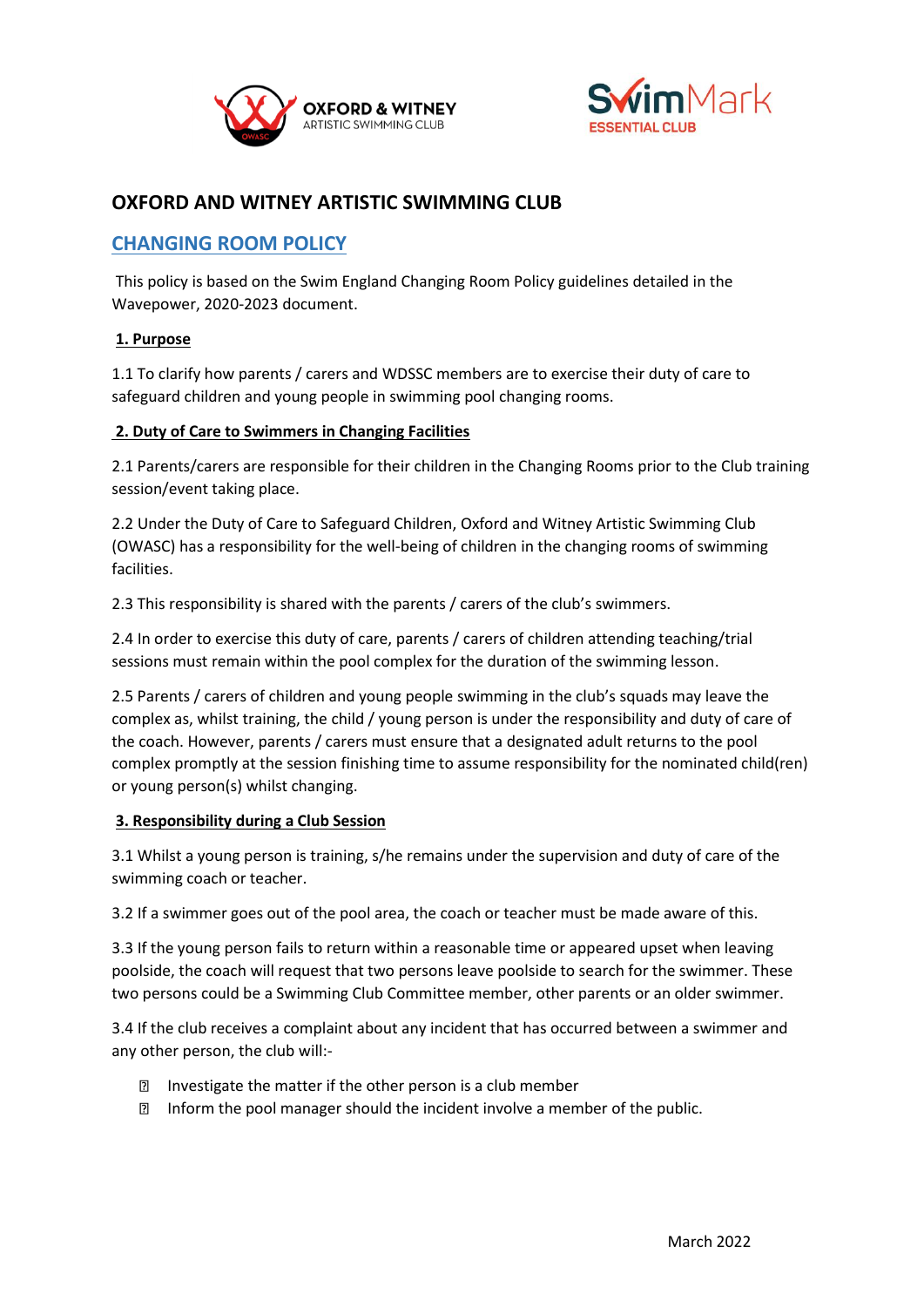



## **4. Changing Facilities used by Oxford & Witney Artistic Swimming Club**

4.1 Changing facilities at Witney Leisure Centre contain both changing villages and gender designated areas. Changing facilities at Harcourt Hill Pool are separate for males and females.

4.2 At Witney Leisure Centre changing facilities are shared with members of the public.

4.3 On occasions when OWASC attend events involving other clubs, it will ensure that the meet information advises parents that the changing facilities used are likely to be open to members of the public at any time during the meet.

4.4 Swimmers should either place belongings in a locker or take bags close to poolside so they can be observed by those on poolside; the Club is not responsible whatsoever for belongings left in changing room.

## **5. Conduct of Swimmers Using Changing Facilities**.

5.1 Oxford & Witney Artistic Swimming Club has high expectations of its swimmers and requires them to abide by the code of conduct agreed by the Committee and published on the OWASC website.

5.2 Photography/filming on any device in changing areas will not be permitted under any circumstances.

5.3 Parent/carers or swimmers should address any concerns in changing room behaviour to the relevant coach or the Club Child Welfare Office (see contacts on website).

#### **6. Conduct of Parents and Carers whilst Swimmers are using Changing Facilities**

6.1 It is not the policy of OWASC to encourage adults to supervise swimmers using changing facilities or to make such arrangement on behalf of the club. This is because such supervision could place them and / or the swimmers at risk of harm or allegation.

6.2 Parents/carers should abide by the Leisure Centre Policy on parents in changing areas, and in particular should not enter the single-sex communal changing areas unless their swimmer is very young and requires help to change or requires special assistance with changing.

6.3 Parents, therefore, should not be in the changing rooms whilst swimmers are changing unless the swimmer is younger than 8 years of age or requires specific additional help to change. Please note arrangements for a single use facility may be available on discussion with member of Committee or Coach in charge of session.